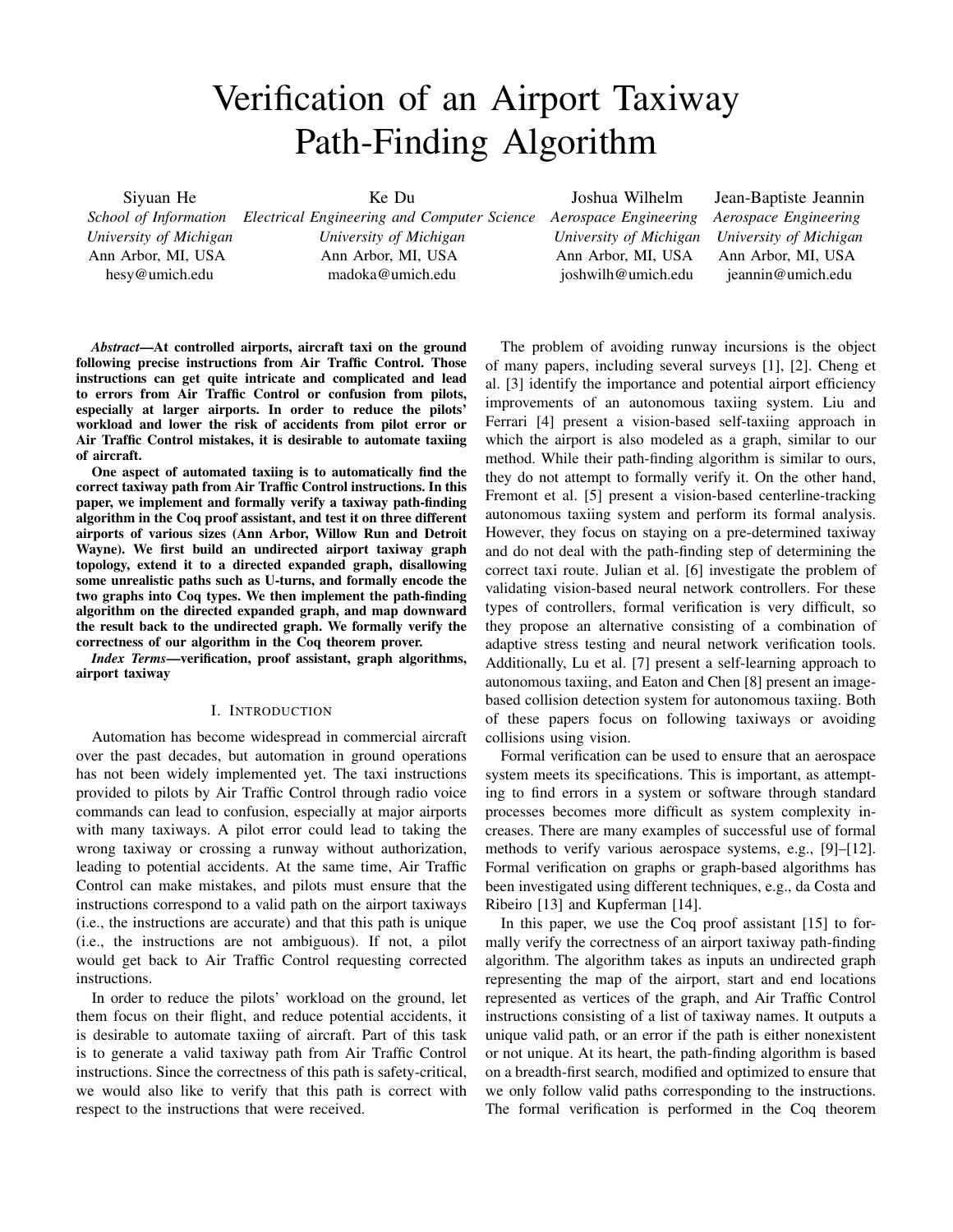prover, and consists of 2,400 lines of code including proofs.<sup>1</sup>

## II. GRAPH ENCODING

A natural way to represent an airport ground layout is to use an *undirected* graph G, setting the edges as the taxiway branches and the vertices as the intersections. We follow the naming convention described by Zhang et al. [16] for the undirected graph. We use the names of taxiways to name the vertices at the intersections of taxiways.

Let us take the Ann Arbor airport (KARB) as an example. From its official airport taxi diagram (Fig. 1), we extract an undirected graph (Fig. 2 [16, Fig. 3]), where vertex  $AB$  is named from taxiway  $A$  and taxiway  $B$  (we do not consider A2 which is a minor taxiway). We can simply represent the edge as a pair of two vertices, for example  $(AB, AC)$  means the edge between  $AB$  and  $AC$ .

One problem with the undirected graph representation is that it allows illegal paths such as U-turns, which aircraft cannot take in reality. In other words, the algorithm does not remember from which taxiway the aircraft reached its current position. For example in Fig. 2 [16, Fig. 3], if the aircraft is currently at vertex  $AC$  and is ordered to go to  $AB$  by pathfinding on the undirected graph, we cannot know whether it came from  $AA1$  or  $BC$ . If it came from  $BC$ , some large aircraft may not be able to make the tight turn toward AB. For this reason, we expand the undirected graph into a *directed expanded* graph. The directed expanded graph is similar to a line graph [18], but with some slight modifications.

To avoid confusion, we refer to the elements of the undirected graph as *vertex* and *edge*, while we use *node* and *arc* for the directed expanded graph. A node in the directed expanded graph encodes the current vertex in the undirected graph along with the last vertex the aircraft came from. Thus, a node in the directed expanded graph corresponds to an edge in the undirected graph. Since the arc is directed in the directed expanded graph, we use an ordered pair of two nodes to represent an arc. For example, the arc  $(x, y)$ means "from node x to node y". Note that the node  $(x, y)$ means "from  $y$  to  $x$ ", but arcs are encoded in the inverted order. Thus the arc  $((AC, BC), (AB, AC))$  means that the aircraft came from  $BC$ , is currently located at  $AC$ , and is moving to  $AB$ . For clarity we denote such an arc as  $((AC from BC)$  to  $(AB from AC))$ . Intuitively, an arc is an ordered pair of (previous edge, current edge), and it becomes an edge in the undirected graph if we drop the first term. With the help of the directed expanded graph, we are able to drop paths that are illegal in reality [16].

In our type definition, we further encode the taxiway name into edges and arcs. The modified definition encodes the taxiway names into each edge or arc, so we do not need to search for the taxiway name in a global record each time. We construct a pair with the first element as the original edge or arc and the second element as the taxiway name. Formally, the

<sup>1</sup>Proofs are available at https://github.com/rinshankaihou/pathway\_finding\_verification *Edge type* requires a pair of two vertices and a taxiway name, so an instance can be  $((Ch, BC), C)$  where  $(Ch, BC)$  is the original edge, and  $C$  is its taxiway name.

Formally, the type definition starts from two basic types, *Vertex* representing vertices in the undirected graph and *Taxiway type* representing taxiway names. The rest of the types are built through pairs of basic types or constructors of basic types. The types of the directed expanded graph are encoded in the Coq proof assistant as:

$$
\begin{aligned} \texttt{Node\_Type} &:= \texttt{Vertex} * \texttt{Vertex} \\ \texttt{Arc\_Type} &:= (\texttt{Node\_Type} * \texttt{Node\_Type}) * \texttt{Taxiway\_Type} \\ \texttt{C\_Graph\_Type} &:= \texttt{list} \ \texttt{Arc\_Type} \end{aligned}
$$

Note that we encode a graph as an ordered list of *edges* or *arcs*, but allow repetition and ignore ordering so it represents a set, because we only care about the inclusion relation of a graph and its elements. A path in a graph is also a list of *edges* or *arcs*, but adding repetition and reordering will make it a different path, therefore we view it as an ordered list as encoded.

Since we assign every component in the undirected or directed expanded graphs a different type, the strong type system of the Coq proof assistant ensures that we always pass the right component to functions in our implementation.

In real airports, the taxiing path can only start from certain places, which are represented by double circles in Fig. 2. Therefore we need to restrict input vertices and nodes in our graph. We have a special instance of the  $Vertex$  type, the "*input*" vertex, in our design. We hardcode the "*input*" vertices and add a unique extra edge pointing to legal input vertices in the original undirected graph to identify input vertices. For example, the pair  $((Ch, input), \lq''')$  is an edge instance in the undirected graph saying that  $Ch$  is a input vertex. After conversion to the directed expanded graph, we are able to enforce the next arc to come from this extra *input edge*, such as  $(((Ch, input), (BC, Ch)), C)$ .

#### III. ALGORITHM

We divide the path finding algorithm into three parts. Our algorithm is inspired by previous work [16] but modified in key places to ease verification. The first part is an expanding algorithm that turns an undirected graph into its associated directed expanded graph. The second part finds all possible paths on the directed expanded graph. Finally, we call a downward mapping algorithm to turn the path in the directed expanded graph to one in the undirected graph. One can additionally modify the output of the expanding algorithm from step 1 to specify all the paths that an aircraft can take before executing the second part. The correctness properties will still hold as long as the modified directed expanded graph meets its specification, given in Section IV.

Although a graph and a path bear different properties (the former is viewed the same after adding repetition or reordering), our expanding and downward mapping algorithms preserve ordering, so the input of these algorithms can be both a graph and a path. This design is validated by the proof.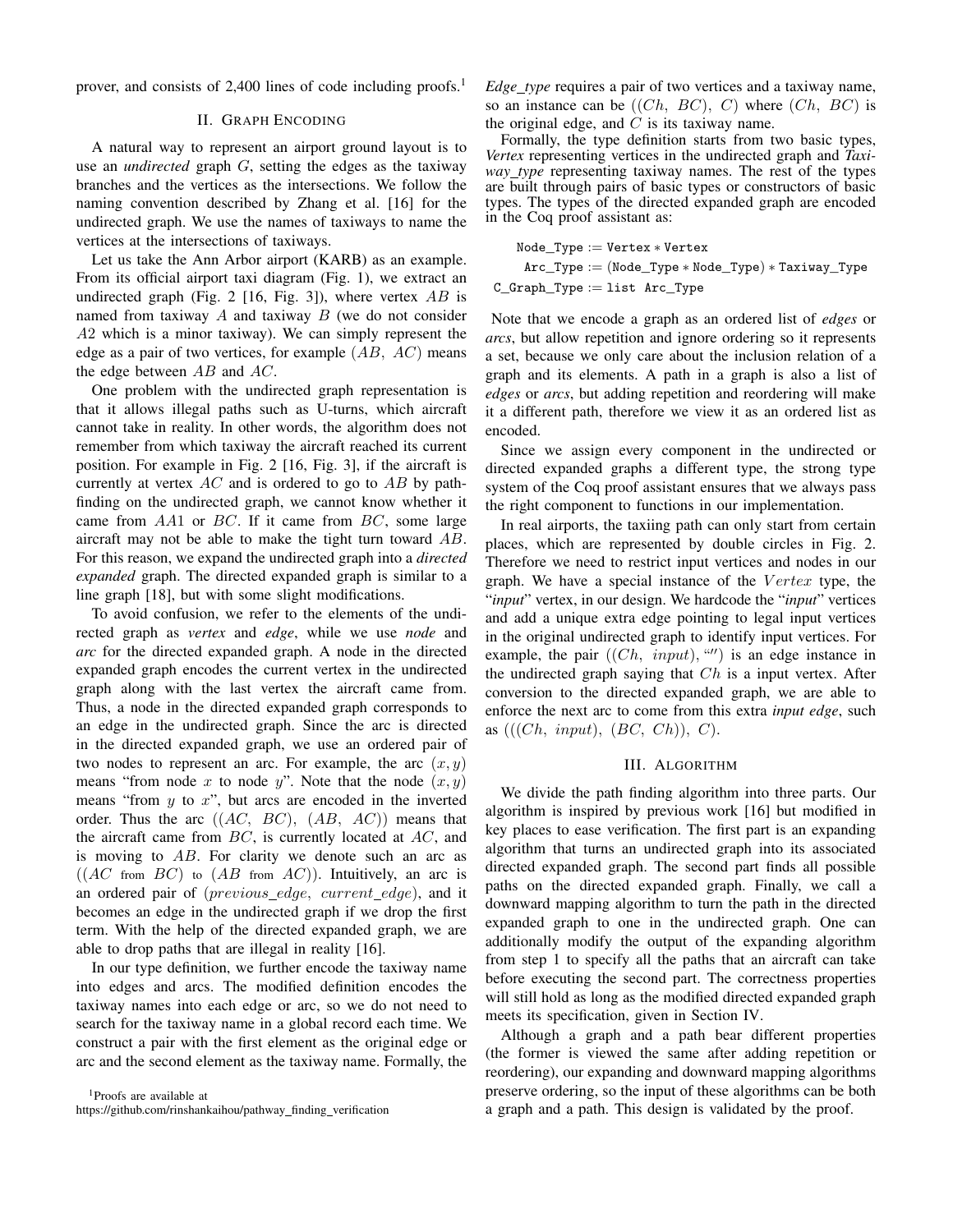

Fig. 1. Official Ann Arbor airport taxi diagram published by the Federal Aviation Administration [17]



Fig. 2. undirected graph of Ann Arbor airport (KARB) from [16]

Before we step into the details of our algorithm, we first introduce some symbol conventions we will use in the rest parts of our paper, in the order of decreasing precedence.

 $s@n$ , the  $n<sup>th</sup>$  element of a tuple s,

including the state that will be introduced below

[a], a list containing only one element  $\alpha$ 

 $h$  :: l, a list constructed by appending h to the head of l  $l_1$ ++ $l_2$ , a list constructed by concatenating  $l_2$  at the end of  $l_1$ 

# *A. From Undirected to Directed Expanded*

As stated above, the undirected graph has limitations when dealing with illegal paths, so we start by expanding the undirected graph to a directed expanded graph to allow encoding of more constraints in the graph.

These constraints forbid, or filter out certain illegal paths for an aircraft in the directed expanded graph, such as paths containing a U-turn, which the undirected graph is unable to encode. In our verified implementation the filter is an identity map; i.e. the graph is not filtered. However we expect an arbitrarily customized filter to preserve the correctness, as long as the filter outputs a subset of the directed expanded graph.

| <code>Directed-Expanded-Graph</code> ( $\overline{UG}$ )     |
|--------------------------------------------------------------|
| <b>Data:</b> undirected graph $UG = (\_V, E)$                |
| <b>Result:</b> directed expanded graph $DEG = (\_N, A)$      |
| create $DEG.A = [$                                           |
| expand $UG.E$ to bi-directional graph $E'$                   |
| foreach <i>edge</i> $e \in E'$ do                            |
| prev = $[e' \in E'$ , e.from= e'.to and e'.to $\neq input$ ] |
| end                                                          |
| drop $e' \in \text{prev if } e' = \text{inv } e$             |
| <b>foreach</b> directed edge $e' \in prev$ <b>do</b>         |
| append ((e'.fst, e.fst), e.taxiway) to $DEG.A$               |
| end                                                          |
| return $DEG$                                                 |
|                                                              |

Algorithm 1: Generation of directed expanded graph (inspired from [16])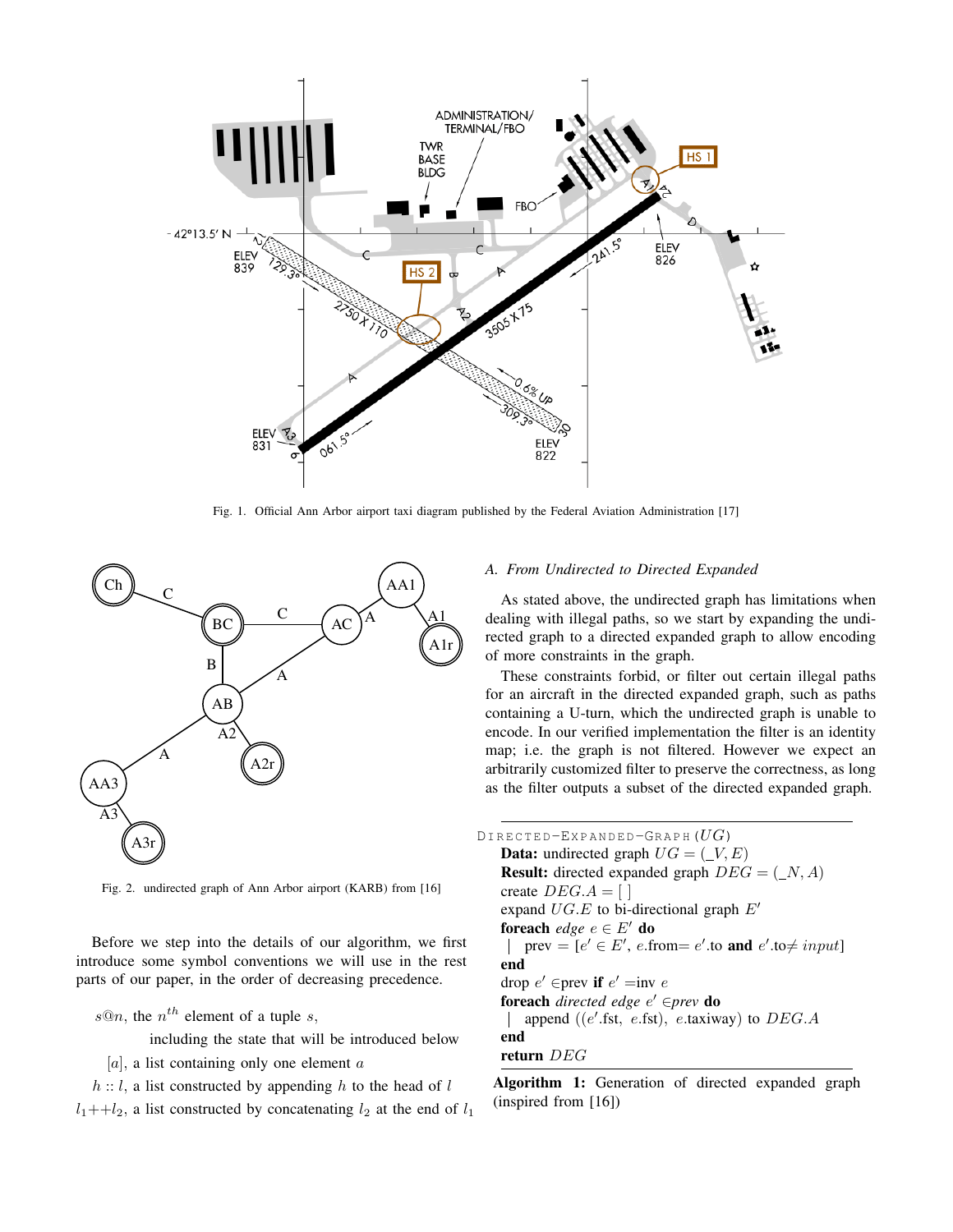The undirected graph is encoded as a list of *ordered* vertex couples, along with the name of the corresponding taxiway, such as  $((AC, AB), A)$  (Fig. 3), but the order does not matter at this point. The undirected graph of Ann Arbor airport is given in Fig. 2, and its directed expanded graph is given in Fig. 5.



Fig. 3. A mapping from an undirected edge to bidirected edges.

The expansion algorithm has two steps. It starts by turning each undirected edge into two directed edges. A directed edge has the same encoding, except the order matters in our algorithm. For example, in Fig. 3,  $((AC, AB), A)$  is an undirected edge between  $AB$  and  $AC$  on taxiway A, which is expanded to  $(AC \text{ from } AB)$  and  $(AB \text{ from } AC)$ , both on taxiway A. Applying such an operation gives us the *bidirected graph*. Since an airplane is not allowed to go to the "*input*" vertex, we additionally filter out the edges with the form " $((\_, input), \_)$ " in the bidirected graph.

Then for each directed edge in the bidirected graph, an edge along with one of its previous edges describes a possible path. Packing an edge, the taxiway name of that edge, and a previous edge gives us an expanded *arc*. All the possible *arc*s constitute the directed expanded graph. In Fig. 4, the directed edge  $(AC \text{ from } AB)$  has 3 previous edges, which results in 3 *arcs*:  $(((AB \text{ from } BC) \text{ to } (AC \text{ from } AB)), A)$ , etc. For each edge in the bidirected graph, we find all possible previous edges from the bidirected graph and construct the form. Since the aircraft will never turn around and go back on the same edge, we forbid the previous edge to be the inverse of current edge, so an arc such as  $(((AB \text{ from } AC) \text{ to } (AC \text{ from } AB)), A)$ will not appear.

We complete the generation of the directed expanded graph by repeating the operation described in Fig. 4 for every bidirected edge. If we apply the expanding algorithm (Algorithm 1) to the Ann Arbor airport (Fig. 2), we get the directed expanded graph as shown in Fig. 5.

Note that the idea of the expansion algorithm comes from the directed expanded graph generation algorithm discussed from [16, Algorithm 1]. However, the detailed design of our Algorithm 1 is slightly different from theirs. The modification results in shorter and clearer code in Coq and an easier proof.

## *B. Path-finding on Directed Expanded Graph*

The algorithm find-path (Algorithm 2) takes a directed expanded graph and an Air Traffic Control (ATC) command as input, and outputs a list of all possible paths. Note that the input graph is not necessarily the full graph generated by the



Fig. 4. Expansion of an edge to an arc

expansion algorithm (Algorithm 1), as we can customize the graph by filtering out illegal arcs. The filtering algorithm can be arbitrarily customized, as long as the output is a subset of the input graph.

The design of Algorithm 2 is again inspired from the *Path Finding: Auxiliary Recursive Algorithm* proposed by [16, Algorithm 2]. The idea is based on breadth-first search, where in each iteration we step an arc further from the starting arc. The modified algorithm is easier to implement in a functional language such as Coq.

We introduce the structure *state* of *State type* to pack all necessary information of a search state into one instance, and all intermediate operations will be conducted on *states* in the algorithm find-path.

$$
\begin{aligned} \mathtt{State\_type} := | \ \mathtt{State}: \ (\mathtt{list \, Arc\_type}) \rightarrow \mathtt{string} \rightarrow \\ & (\mathtt{list \, string}) \rightarrow (\mathtt{list \, string}) \\ & \rightarrow \mathtt{State\_type} \end{aligned}
$$

A state should be constructed through the constructor State along with four arguments, so it is essentially a 4-tuple. The four arguments are

- $s@1$  the list of history arcs we have come through to the current position
- $s@2$  the taxiway name of the current position
- $s@3$  the remaining ATC commands we will deal with
- $s@4$  the ATC commands we have used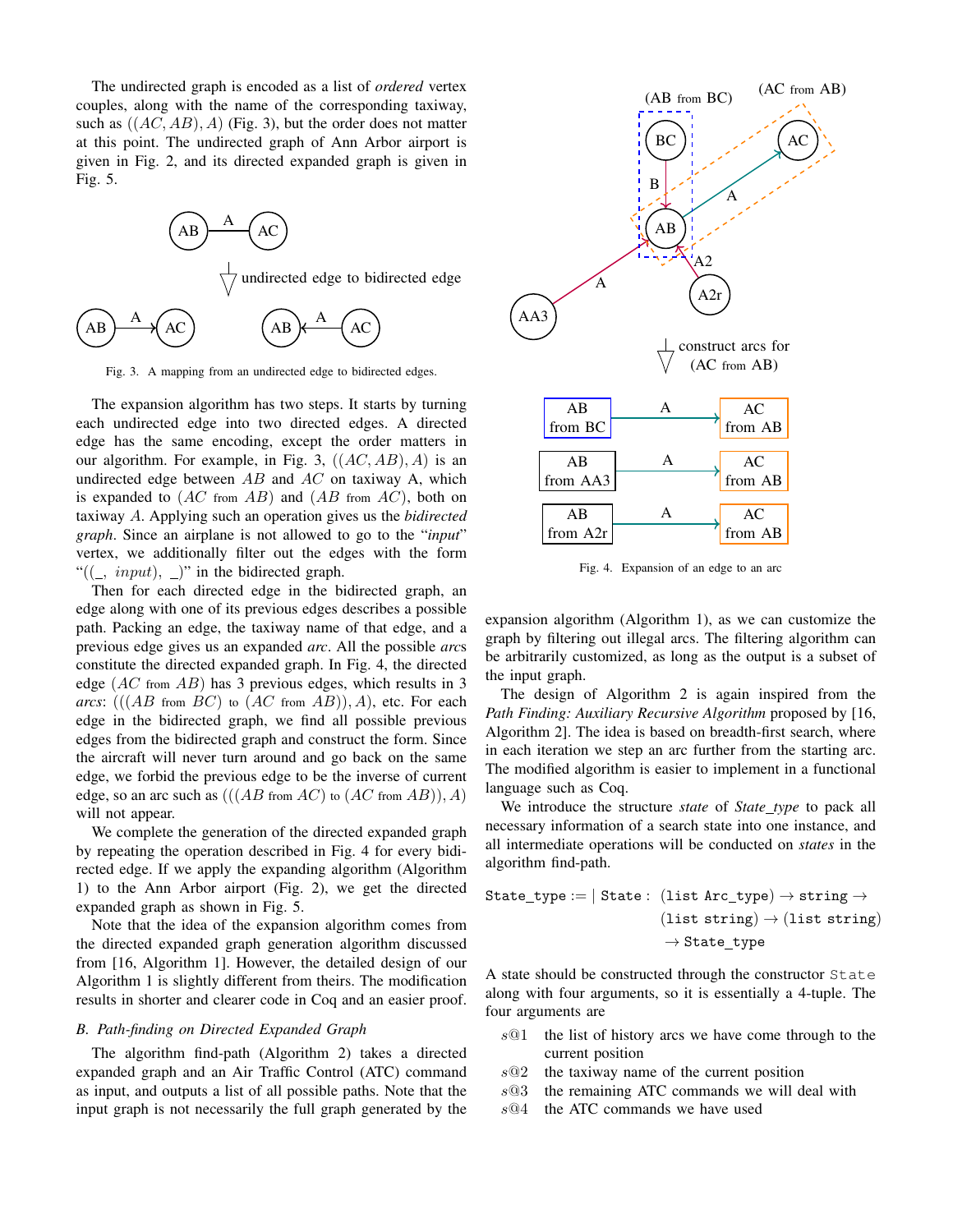

Fig. 5. Directed expanded graph of the taxiways at Ann Arbor airport (KARB) [16]

Note that the history arcs and the used ATC commands are organized in reverse order in the list, because we append the current arc/ATC command to the head of the list during each step. An invariant of the state is that the initial ATC command can always be recovered at any point. Formally, we write the property as (rev  $s@4$ ) ++  $[s@2]$  ++  $s@3$  = ATC input, meaning that the three parts in the state represent the used, current, and future taxiway names in the ATC command. We maintain the invariant by either doing nothing or taking a new taxiway as current taxiway and appending the last current taxiway to the history taxiways.

In the find-path algorithm (Algorithm 2), we start by packing the start vertex and ATC command into an initial state and inserting the initial state into a queue. Then we repeat popping and handling the first element of the queue until reaching a pre-set maximal round or until the queue is empty. For each state, we first filter all arcs in the graph that start from the current position, and then check whether the taxiway name of each remaining arc is the same as the current taxiway or the next taxiway in the ATC command. Either condition means we can go one step further on the arc, so we create a new state keeping the invariant, and push the new state into the queue.

Note that we have a pre-set bound for maximal steps bound. The bound for maximal steps is only used to explicitly ensure that the program will terminate. The aim of introducing the bound for maximal steps is to make it easier to prove correctness, which will be discussed later.

## *C. Downward Map back to Undirected Graph*

The find-path algorithm (Algorithm 2) returns a list of paths in the directed expanded graph, and each path is a list of *arcs*. In order to have a more natural representation, we map a path consisting of arcs to a path with edges. Luckily, an arc contains every necessary piece of information to reform an edge, and we call the map from Arc\_type to Edge\_type a "downward map".



Fig. 6. Downward Map from an Arc to an Edge

In the expansion algorithm (Algorithm 1), we attach a previous edge to an edge to form an arc. Hence simply dropping the previous edge recovers the edge. For example, in Fig. 6, dropping the first half of the arc  $(((AB \text{ from } BC) \text{ to } (AC \text{ from } AB)), A)$  gives the original edge  $((AC from AB), A)$ . Applying this operation to all arcs in the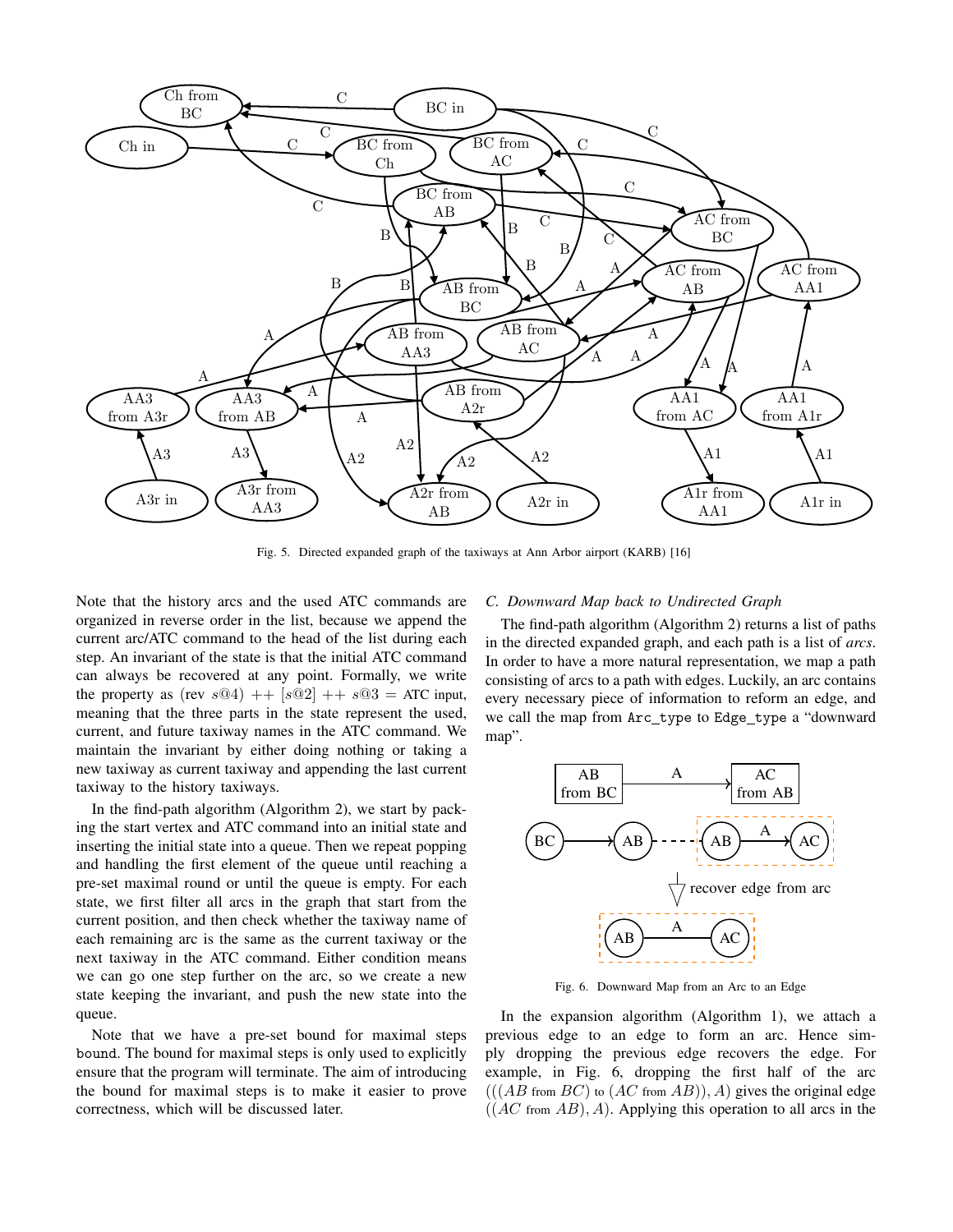FIND-PATH( $DEG$ , ATC, start\_v, end\_v) **Data:** directed expanded graph  $DEG = (N, A : list Arc_type),$  ATC command ATC: list Taxiway\_type, start vertex start\_v: Vertex, end vertex end\_v: Vertex **Result:** a list of all possible paths  $DEp: list list Arc_type$ create  $DEp = |$ set a proper bound for maximal steps bound, default is 100 set the initial state init=State [(((start\_v, *input*), (start\_v, *input*)), head(ATC))] head(ATC) rest(ATC) [ ] create queue= [init] for 1 *to* bound do foreach  $s \in \{$ queue when the iteration starts do pop s from queue // check if endpoint reached **if** head(sQ1).to\_node.to =end\_v && length(sQ3) = 0 **then** | append (rev  $s@1$ ) to DEp end // find all arcs starting from current position create next\_arcs=  $[a \in DEC.A$  if a.from\_node = head(sQ1).to\_node ] // pack arcs with correct taxiway name into a state and append to queue foreach  $a \in \text{next}$  arcs do // next arc is on the current taxiway in ATC command if a.taxiway  $=$  s $@2$  then | push (State  $(a:: s@1) s@2 s@3 s@4$ ) to queue end // next arc is on the next taxiway in ATC command if  $s@3 \neq [\ ] \&\& a.\iota axiway = head(s@3)$  then | push (State  $(a:: s@1) s@2$  (tail $(s@3)$ )  $(s@2:: s@4)$ ) to queue end end end end return DEp

Algorithm 2: Find-path on directed expanded graph (modified from [16])

.

path gives a path of edges, which is described in Algorithm 3. This is also the final output of the entire path-finding algorithm.

```
DOWNWARD-MAP (DEp)
```

```
Data: a list of paths DEp: list list Arc_typeResult: a list of paths Up: list list Edge_type
create Up = []foreach al \in DEp do
   create p = \lceil \rceilforeach a \in al do
     | append (a.\text{to\_node}, a.\text{taxiway}) to p
    end
    append p to Up
end
return Up
```
Algorithm 3: Downward map from arcs to edges

As stated before, the expansion and downward-map algorithms work on both graphs and paths, so we do not distinguish the input, and we denote the expansion function as to C (as in to complete representation), downward-map function as to\_N (as in to\_naive\_representation). Then the path finding algorithm can be described as

to N ◦ find*-*path ◦ to C

## IV. CORRECTNESS

At the highest level, the correctness of our algorithm means that for every path we find, the output path is a correct path for the input. Since our algorithm is a combination of three separate parts, we modularize our proof accordingly. We first prove the correctness of the find-path algorithm (Algorithm 2) on an arbitrary directed expanded graph, then we prove that the correctness is preserved with the downward-map algorithm (Algorithm 3) from arcs to edges, i.e. to\_N ○ find-path is correct. Lastly we prove the entire algorithm is correct. We further prove the expansion algorithm (Algorithm 1) and the downward-map algorithm (Algorithm 3) are correct, i.e.  $to _C \circ to _N$  is an identity map under certain conditions,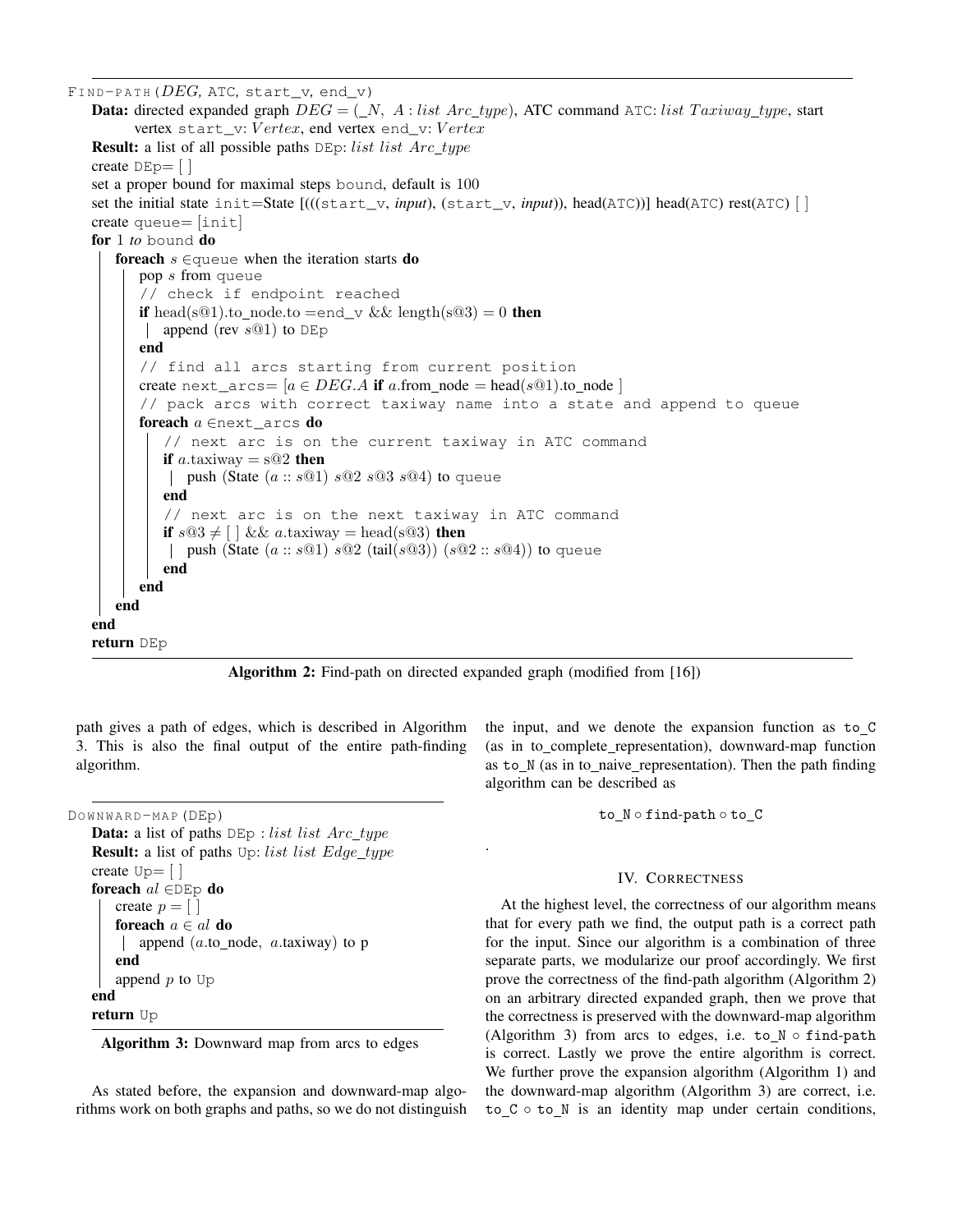therefore it behaves very similar to one's intuition. The last property complements the correctness definition because otherwise, some absurd implementations of the expansion algorithm (Algorithm 1) and the downward-map algorithm (Algorithm 3) may still make the entire algorithm satisfy our correctness definition. This will be discussed in detail.

As shown in the proof logic illustration (Fig. 7), we ultimately want to prove that the undirected path "path(edge)" we find is correct given the "undirected graph". Intuitively, it is hard to define the correctness of the expanding algorithm (Algorithm 1) and determine how the correctness can contribute to the correctness of the combined algorithm, hence we start with the correctness of find-path algorithm (Algorithm 2) on the directed expanded graph.

Instead of taking the expanding algorithm (Algorithm 1) into consideration at this point, we prove the correctness of find-path to hold for not only the output of  $\text{to}_N$  but all directed expanded graphs. In Fig. 7, the correctness for find-path algorithm (Algorithm 2) states that "path(arc)" is correct given some "directed expanded graph". Then we prove the downward preservation property of the correctness when the downward map algorithm (Algorithm 3) is applied to both the path and the corresponding graph: the correctness of the find-path algorithm (Algorithm 2) is preserved by the downward map algorithm, i.e., "path(arc)" is correct on "directed expanded graph" indicates "path(edge)" is correct on " $UG''$  in Fig. 7. Note that we can only determine whether a path is correct based on the exact graph input to the algorithm. Hence, the theorem that the "path(edge)" is correct on " $UG''$ " is not strong enough to support the correctness of the theorem that "path(edge)" is correct on "undirected graph". The goal now is changed to showing that a path is correct on the graph created by applying the downward map (Algorithm 3) after applying the expanding map (Algorithm 1) to some undirected graph indicates the path is correct on the undirected graph. Formally,

$$
\forall p G,
$$
  
correct p (to\_N (to\_C G))  $\rightarrow$  correct p G

where to\_N and to\_C represent the downward map (Algorithm 3) and the expanding map (Algorithm 1), respectively. Alternatively, we focus on the identity of the two maps to prove the goal. The identity describes the property that if an edge is either in a graph G (under some reasonable specification) or  $(to_N (to_c C G))$ , then the edge should also be in the other graph. By the correctness of find-path in Sec. IV-A, correctness preservation in Sec. IV-B, and identity of two maps in Sec. IV-D, we finish the proof for the correctness at the highest level that "path(edge)" is correct on "undirected graph" as illustrated in Fig. 7.

We will see that the correctness of the find-path algorithm (Algorithm 2) does not depend on the input graph, so findpath on a filtered graph is trivially correct, and although this is left as future work, we expect the correctness to be trivially preserved with any kind of filter. The correctness of our algorithm is discussed under the condition that the filter is an identity map as shown in Fig. 7, so in the following sections the filter can be safely ignored.

## *A. Find-path Correctness*

The first part of the correctness proof states that for every path with *list Arc type*, the find-path algorithm (Algorithm 2) returns, the path is a correct path based on the directed expanded graph. We claim that a path is correct if it satisfies:

- The path starts at the correct node indicated by  $start_v$ .
- The path ends at the correct node indicated by end\_v.
- Every arc in the path is an arc in the directed expanded graph.
- The path is a connected path, i.e. the "*to node*" of an arc in the path is always equal to the "*from node*" of the arc of the next position in the path.
- The path follows the ATC command. The taxiway names of the arcs should be of the form  $[ATC<sub>1</sub><sup>+</sup>ATC<sub>2</sub><sup>+</sup>ATC<sub>3</sub><sup>+</sup>...]$ , where  $ATC_i$  is the  $i<sup>th</sup>$  element in the ATC command, and a <sup>+</sup> superscript refers to being repeated one or more times as in regular expressions.

The intuitive way to prove this part is by induction on the bound for maximal steps counting down to zero in the findpath Algorithm 2. However, it is unwise to prove by induction on the bound for maximal steps because our algorithm will not convert a state to a path and add to the result list until the state reaches the endpoint. If there is a new path added to the result list in exactly the bound round, the induction hypothesis is useless to prove that the new path is also correct.

Alternatively, we prove by the invariant of states. The state invariant can be derived from the algorithm in Sec. III-B, which describes the property of a state  $s$  generated by  $s'$  in an iteration where:

- $s@1$  inherits all arcs from  $s'@1$  and has one more arc than  $s' @ 1$ , i.e.  $s @ 1 = a :: s' @ 1$  for the a point to current position.
- (rev  $s@4$ ) ++  $[s@2]$  ++  $s@3$  is always equal to the input ATC command, where (rev  $s@4$ ) is  $s@4$ , a list of the used ATC command, in reversed order.

The intermediate data structure used in the find-path algorithm is the *State type*, and in each iteration we pop some states and append some new states. In our implementation, we call the function "*step states*" to generate new states, stepping one edge farther from the current state. The state invariant ensures that some properties of the new states generated (by "*step states*") in this iteration are correct if the properties hold for the given state. In other words, the properties of a state are invariant through each iteration (on "*step states*").

With the state invariant, we can change the proof of the correctness for the output result to the proof that the correctness holds and is kept on an arbitrary state s as follows:

- The last arc (due to the reverse order) in  $s@1$  is always the arc indicated by start v.
	- This can be proved by proving the initial state starts from the correct arc and the arc is inherited through iterations.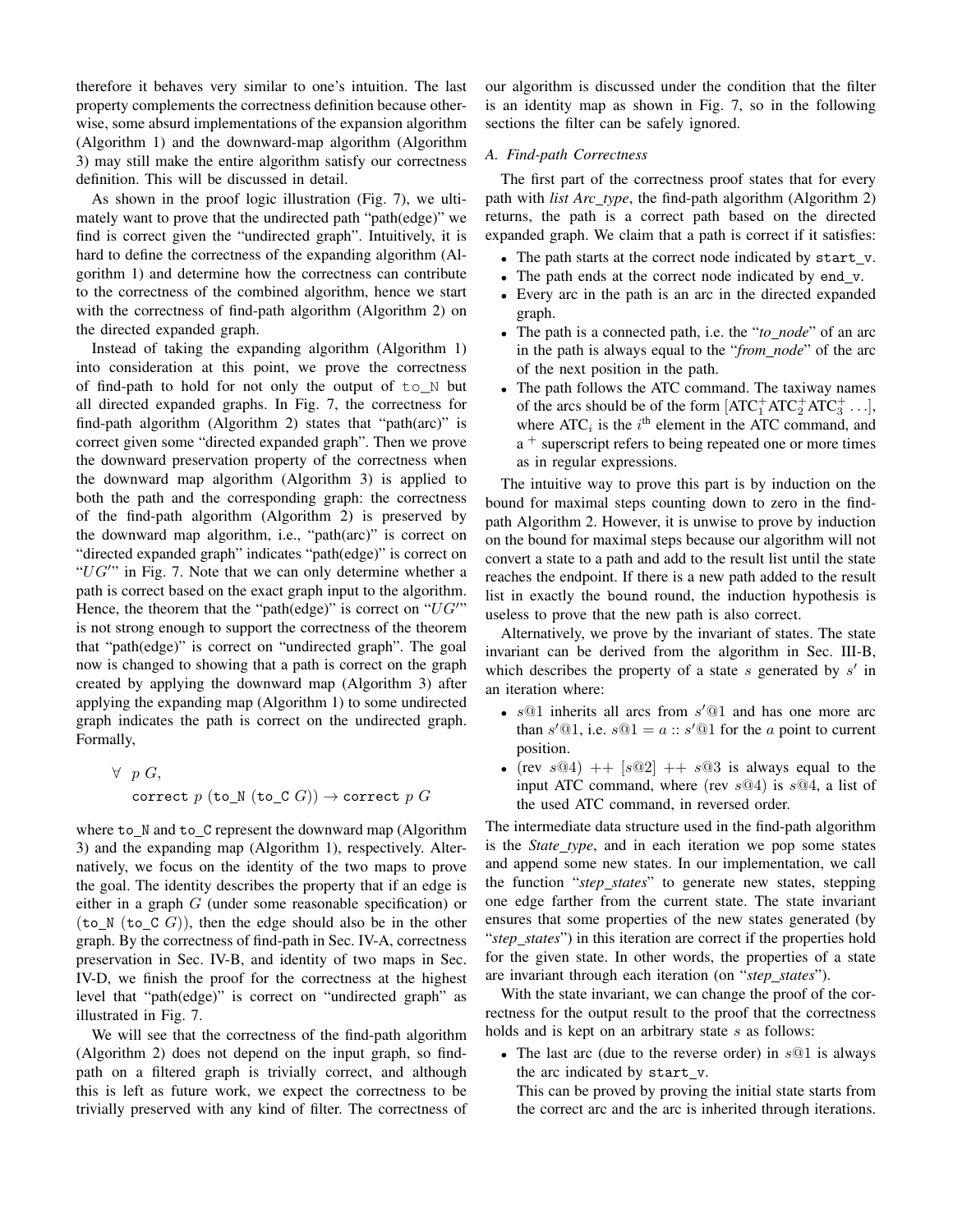

Fig. 7. Proving logic of the correctness. The black arrows mean "generate", and "UG" is the undirected graph generated by applying the downward map algorithm (Algorithm 3) after the expanding map algorithm (Algorithm 1) to the input "undirected graph". The blue lines mean the pair of components we determine correctness on. For example, we determine whether "path(edge)" is correct based on graph "UG"", which is proved by downward preservation in Sec. IV-B. The "filter" operation is any function that generates a subset of the directed expanded graph without harming the correctness, including an identity map dropping nothing.

• The head of  $s@1$  is always the arc pointing to the current position, and the last position iterated is the correct position.

This property can be directly derived from the state invariant and the end check condition.

- Any arc  $\alpha$  appended to  $s@1$  during iterations is always in the directed expanded graph . The state invariant tells us that we append an arc to  $s@1$  each time, and by hypothesis we can assume the existing arcs in s@1 are in the graph.
- Any arc a appended to  $s@1$  during iterations is connected to the last current arc  $head(s@1)$  in the graph.

Similarly, the invariant tells us that we can assume that s@1 is connected, hence we prove that the connected property is kept.

• If the path to current position recorded in a state  $s$  follows the ATC command recorded in  $s$ , then for any state  $s'$ generated from s, the statement holds.

This property is much more complicated than the other four because it involves both the path and the ATC command, so we need to use all state invariant properties. First notice that (rev  $s@4$ )  $++s@2$  is the corresponding ATC command for the path from the start position to the current position. We want to prove that the reverse of  $s@1$ (the path to current position) always follows the partial ATC command (rev  $s@4$ )  $++s@2$ , which we call "partial follow ATC". We prove the "partial follow ATC" property by state invariant and then prove that  $s@3$  (unused ATC) should always be empty when the state is converted to the output path. This means we have used all of the ATC command so that the output path follows the complete ATC command.

The state invariant properties are like the inductive hypothesis on the steps we search in the graph. We generalize the bound for maximal steps so that the state invariant properties are not restricted by some specific iteration. Hereby we solve the problem raised in our attempt of induction on the bound. With the state invariant and the derived properties, we can prove the correctness of find-path easily like a normal induction.

# *B. Downward Preservation*

As illustrated in Fig. 7, the downward preservation says that if the "path(arc)" is correct on the "directed expanded graph", then the "path(edge)" is correct on the graph " $UG''$ . Formally, we can write the downward preservation as

$$
\forall (p: \mathtt{list \, Arc\_type}) \, G, \\ \mathtt{correct} \, p \, G \rightarrow \mathtt{correct}^* \, (\mathtt{to\_N} \, p) \, (\mathtt{to\_N} \, G)
$$

where to\_N is the downward map. Note that we use correct<sup>\*</sup> for downward correctness because we should rewrite the correctness theorem for Edge\_type instead of Arc\_type due to the type constraint of Coq. We divide downward correctness into five sub-statements corresponding to those of correctness.

Most of the properties are proved by solely investigating the invariants of Algorithm 3, except the connectedness property, which requires an additional condition that the input expanded graph fed to Algorithm 2 consists of *legal* arcs. Intuitively, a "legal" arc is one for which the head of its previous edge meets the tail of its current edge. For an arc  $((V1 from V2), (V3 from V4), recall that ((V1 from V2) is$ the previous edge, and  $(V3$  from  $V4)$  is the current edge the airplane is on, therefore we call an arc *legal* if  $V1 = V4$ . In addition, we proved that the expanded graph given by Algorithm 1 contains only *legal* arcs, and that the arcs of any output from Algorithm 2 come from the input graph, therefore Algorithm 2 only outputs a *legal* path if the expanded graph is a subset of one that is generated by Algorithm 1.

## *C. Correctness of path finding*

Finally, we can prove the correctness of the entire path finding algorithm.

Downward preservation, i.e. (to\_N ◦ find-path) working correctly on any *directed expanded* graph implies it also works on (to  $C \circ U$ G) for some undirected graph UG. Therefore the correctness properties of (to\_C ◦ find-path ◦ to\_N◦UG) are automatic if user input  $UG$  does not appear in the conclusion. There is one last property that does not fall into this category,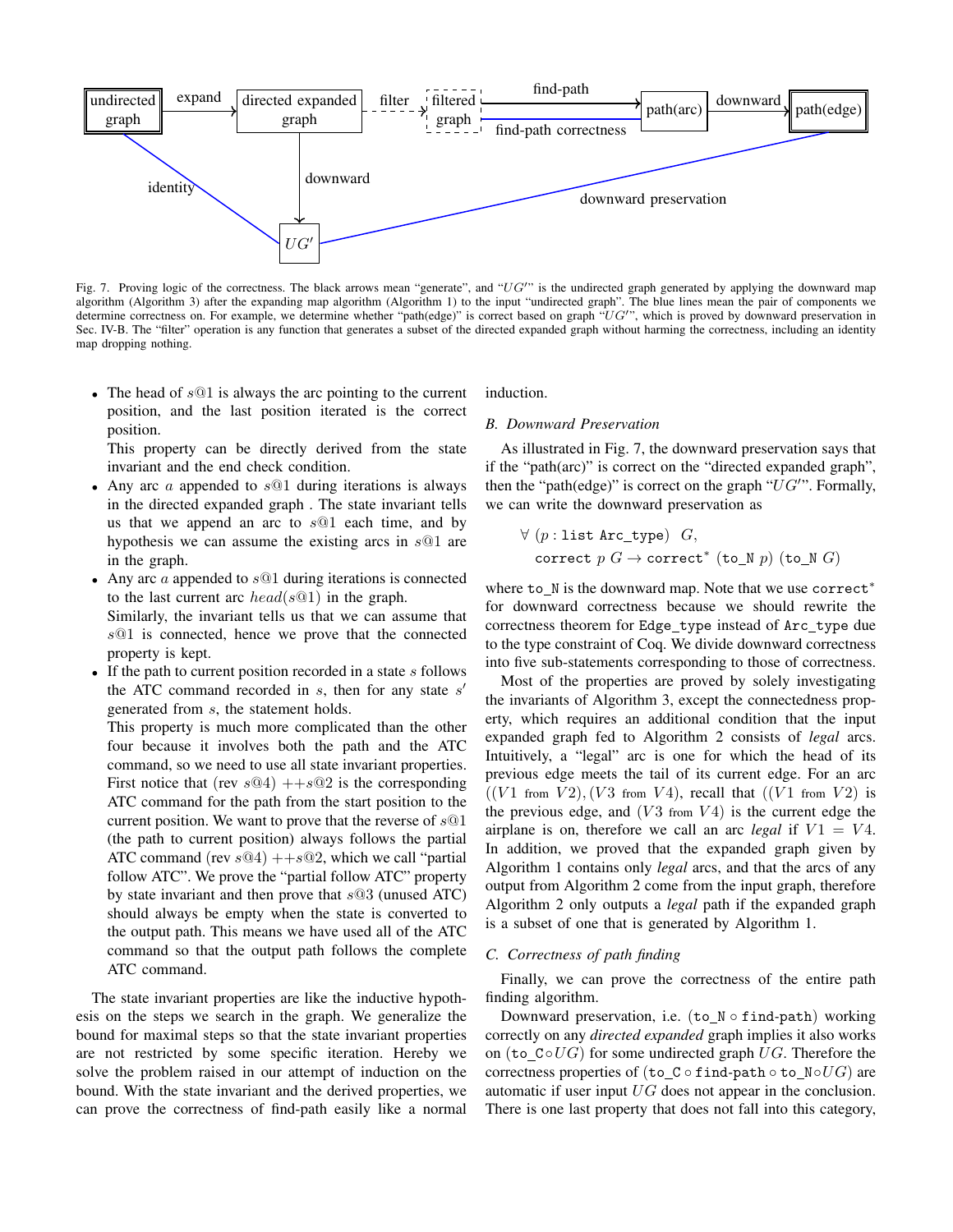which states that every edge in the output of the path finding algorithm comes from the input graph  $UG$ . More specifically, they come from the bidirected version of  $UG$ , because our undirected graph is a list of *directed* edges, and conceptually each edge represents itself and its reverse in the bidirected graph. If we view a path as a set, as the order has little importance here, with slight abuse of notation the property can be written as

$$
(\mathtt{to\_N} \circ \mathtt{path}) \subseteq (\mathtt{to\_bidirect}\; U\hspace{-0.05cm} G)
$$

where path is returned by  $find-path \circ to\_C \circ UG$ , and to bidirect converts  $UG$  to its bidirected version. Downward preservation of correctness of *find-path* implies that, if a path(edge) is returned by  $find-path$ ,

$$
(\texttt{to\_N}\circ\texttt{path})\subseteq (\texttt{to\_N}\circ\texttt{to\_C}\circ U{G})
$$

It appears that we only need a lemma of the following form:

$$
\forall G, (\verb"to_N \circ \verb"to_C \circ \verb"G") \subseteq (\verb"to_bidirect\ G),
$$

which is very easy to prove. This lemma says that to\_N and to C preserve information in the input graph to some extent, and we will discuss more in the following section.

At this point, we conclude the correctness of the pathfinding algorithm.

## D. Identity and Correctness of to\_N and to\_C

Although we proved the correctness of the algorithm, we still need evidence to support the correctness of to\_N and to C. An extreme example is that, if we change the implementation of to C to let it always return an empty list, then it is obvious that the correctness properties of the algorithm are vacuously true. This is due to to C losing information about the graph. The strongest property that one desires is completeness, i.e. the algorithm returns all correct paths. But the proof is beyond the scope of this work. Instead, we prove that  $to_N \circ to_C$  is "almost" an identity map.

We have seen that

$$
\forall \; G, (\texttt{to\_N} \circ \texttt{to\_C} \circ \texttt{G}) \subseteq (\texttt{to\_bidirect} \; G)
$$

from the previous section, if we view a graph as a set and ignore the ordering of its elements. One would expect the inverse to be true, so that  $to_N$  and  $to_C$  perfectly preserve information of the input graph:

$$
(\texttt{to\_N} \circ \texttt{to\_C} \circ \texttt{G}) = (\texttt{to\_bidirect} \ G)
$$

. However that is not the case. The inverse is true only if additional constraints are present:

$$
\forall e \in G,
$$
  
(G has no self loop) $\land$   

$$
(\exists p\_e \in (\text{to\_bidirect } G), p\_e \text{ is a previous edge of } e) \land
$$
  
(e is not an input edge)  $\implies$   
 $e \in (\text{to\_N} \circ \text{to\_C} \circ G).$ 

This theorem says that an edge in an undirected graph  $G$  is also in  $(\texttt{to_N} \circ \texttt{to_C} \circ G)$  if:

- $G$  has no self loop
- There is a previous edge  $p_e$  of e in the bidirected version of G. This proves the existence of an arc corresponding to e in to  $C \circ G$ , hence e is recovered when applying to\_N to that arc. This condition is necessary, otherwise e is an obsolete path and thus has no previous edge to form an arc with.
- e is not an input edge, i.e., it does not start nor end at the input vertex. This is also necessary, as to\_C does not generate arcs corresponding to an edge that ends at input vertex; and an edge starting from input vertex does not have a previous edge.

These conditions are very easily met by most of the edges in a real airport. Therefore we conclude that to N and to C preserves information of the input graph to a good extent, and the implementation of these algorithms are desired. However, this proof does not justify the completeness of the entire algorithm, which is beyond the scope of this paper.

#### V. DISCUSSION

#### *A. Generality*

The correctness of our algorithm is guaranteed by our proofs in Coq, so the algorithm can be generally applied on arbitrary airports besides KARB (Ann Arbor airport). We use KARB in this paper mainly for introductory purpose, namely showing what we're doing in each step and providing an intuitive understanding of the correctness of our propositions. We also successfully ran our algorithm on bigger airports such as KYIP (Willow Run Airport) and KDTW (Detroit Metropolitan Wayne County Airport, a large international airport).

# *B. Limitations*

*1) Completeness:* We only proved the soundness of our algorithm, i.e. the algorithm only outputs correct paths from the input. We have not proved completeness, i.e. that the algorithm outputs every correct path, and we leave this proof for future work.

*2) Recursion Step Bound:* One weakness of our implementation is the introduction of a hard-coded bound of maximal recursion steps in the find-path algorithm Algorithm 2. Coq requires every recursive function to be well-founded, for which the bound is the evidence. Having this bound potentially limits the result to exclude long paths. But real airports are relatively small compared to the computation capacity of computers, hence a sufficiently large bound would not cause problems in real usage. We proved that the number of recursion steps is equal to the length of  $s@1$ , the traveled arcs, so the value of the bound is provably the maximal allowed path length. We set the default value to 100, which is enough for most airports. In real cases, the ATC command won't give instructions to go in circles, so the aircraft goes through every edge at most one time. It means the aircraft will traverse the airport after  $|E|$ round of iteration, while  $|E|$  means the number of edges in the undirected graph encoding of the airport. Setting the round bound to  $|E|$  is quite safe but unnecessary, because the ATC